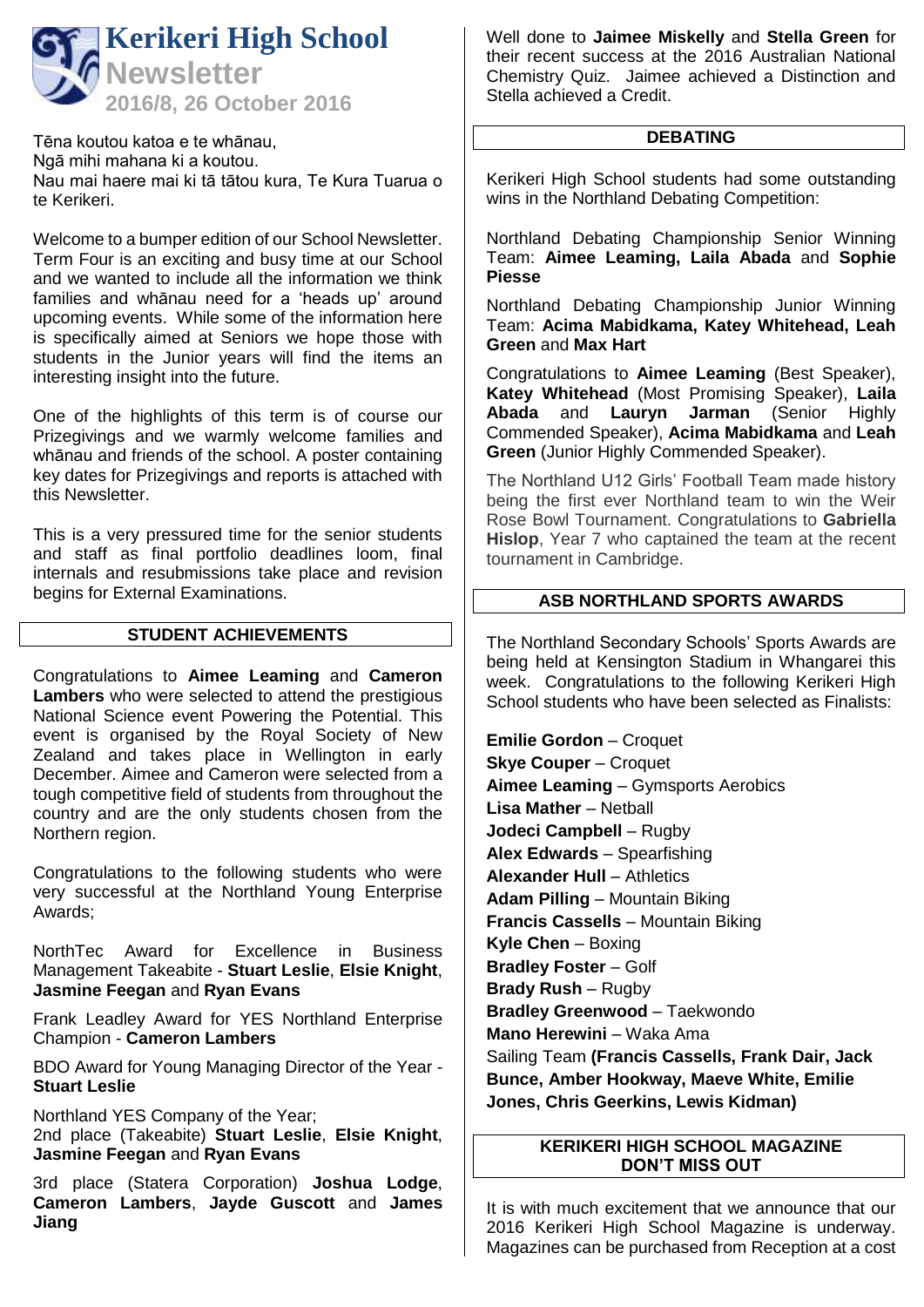of only \$10. This is excellent value for a high quality publication. Pre orders can be placed at Reception, and will be available for collection from Reception. You will be advised of the collection date. Examples of our wonderful School Magazines from previous years are on display at Reception.

## **UNIFORM AND STATIONERY SHOP**

Kerikeri High School is taking a significant step forward with our School uniform being sold online from 2017. Uniforms will be available at school to try on for sizes and assistance will be provided for ordering online. We have been very well served for many years by our Uniform and Stationery Shop and we thank Mrs Raewyn King for her efficient and dedicated service. The Shop was established in 1994 and since then Kerikeri High School has doubled in size, Kerikeri township has many more retail outlets and services and the internet and on line shopping was invented. We will have Uniform and Stationery lists online and distributed as usual with support for how to order.

## **CHANGES TO SENIOR ELITE PRIZEGIVING**

We have listened to the feedback about how long our Prizegiving takes. As our school has become larger, and our student achievement become higher more students are hitting the high benchmarks especially for Academic Excellence and Top Scholar. Our students have also won increasing numbers of prestigious Scholarships such as the University of Auckland and Quota and against national competition, as well as our wonderfully generous local scholarships such as the William Thomas Grareson Study Award and Kerifresh Business Award. It is important we have the time to celebrate these. This year we will be posting home a letter of congratulation and the WAKA Certificate for all of our senior students achieving WAKA Awards for Excellence in Attitude. Prizegiving will start at 11.30am and we anticipate that we finish for afternoon tea at approximately 1.45pm.

## **THE GREAT ANNUAL ART EXHIBITION**

The Kerikeri High School Annual Art Exhibition is happening Thursday 3rd November – Sunday 6th November. The opening is 5.30pm – 7.30pm on Thursday 3rd November which members of the public are invited to attend. The exhibition will also be open to the public on Saturday 5th and Sunday 6th November 9am-12pm. Most work in the exhibition is for sale and attendees are invited to cast a vote for the People's Choice Award.

# **END OF YEAR ACCOUNTS – URGENT**

We have an enormous amount of money invested in textbooks and library books and are keen that these be returned as soon as possible. Drop off can be made to subject Teachers, to Reception or to the Library.

We are also carrying a lot of unpaid accounts for students and their families. Subject Fees, camp fees and sports fees as well as any fees for lost books need to be paid urgently please.

## **EXAMINATION INFORMATION**

Most senior students (Years 11, 12 and 13) will be released for NCEA Examinations after the Form Time following Senior Prizegiving on Friday 4th November 2016. School Reports will be issued at this Form Time. Some senior students may be required to attend additional internal assessment opportunities during this time or to complete assessment work before release. NCEA External Examinations begin on Wednesday 9 November 2016. Students have their own individual timetables. The entire timetable is available on the NZQA website – [www.nzqa.govt.nz.](http://www.nzqa.govt.nz/) There is a link on the bottom left-hand corner of the home page.

NZQA Briefing Assemblies will take place on Friday 28 October. Admission Slips and other relevant exam material will be given out at Form Time on this day and all students must attend.

## **REVISION CLASSES**

Over the next few weeks our Teachers will run many Revision Classes for NCEA External Examination candidates. A timetable of classes will be available on the school website and our School App. We strongly encourage our students to take advantage of these opportunities. Extra effort now can make all the difference. Remember – Best 80 Credits.

## **YEAR 13 GRADUATION ASSEMBLY**

Parents, caregivers, family and friends are invited to join our Year 13 students for their Final Assembly on Wednesday 2 November. This Assembly is a celebration of the completion of the 2016 academic year where every current Year 13 student will be acknowledged for the time they have spent at Kerikeri High School. Guests should arrive at the Auditorium at 1.50pm for a 2pm start. The Assembly will finish by

Principal: **Mrs** Elizabeth Forgie **Careers:** Miss Eileen Andrews<br> **Board of Trustees Chairperson:** Mrs Sue Richards **Board of Trustees Chairperson:**<br>**Parent Teachers Association: Parent Teachers Association:** Shelley Ellicott, Justine Strang<br>Website: www.kerikerihigh.ac.nz

**Deputy Principals:** Mrs Judy Cleaver, Mr Mike Clent, Mr Julian Cosgrove, Mr Daniel Wise, Mrs Maddy Haydock (Acting)<br>**Administration:** Jolanda, Tania, Sue, Susan, Lorraine, Loree, Joanne, Tanya, Freda **Administration:** Jolanda, Tania, Sue, Susan, Lorraine, Loree, Joanne, Tanya, Freda **Guidance Counsellors:** Mrs Gill Luke and Mrs Maria Salinas **Website:** [www.kerikerihigh.ac.nz](http://www.kerikerihigh.ac.nz/) **Contact Us:** Hone Heke Road, P.O. Box 92, Kerikeri, Office Ph 4078916, Fax 4079323, enquiries@kerikerihigh.ac.nz